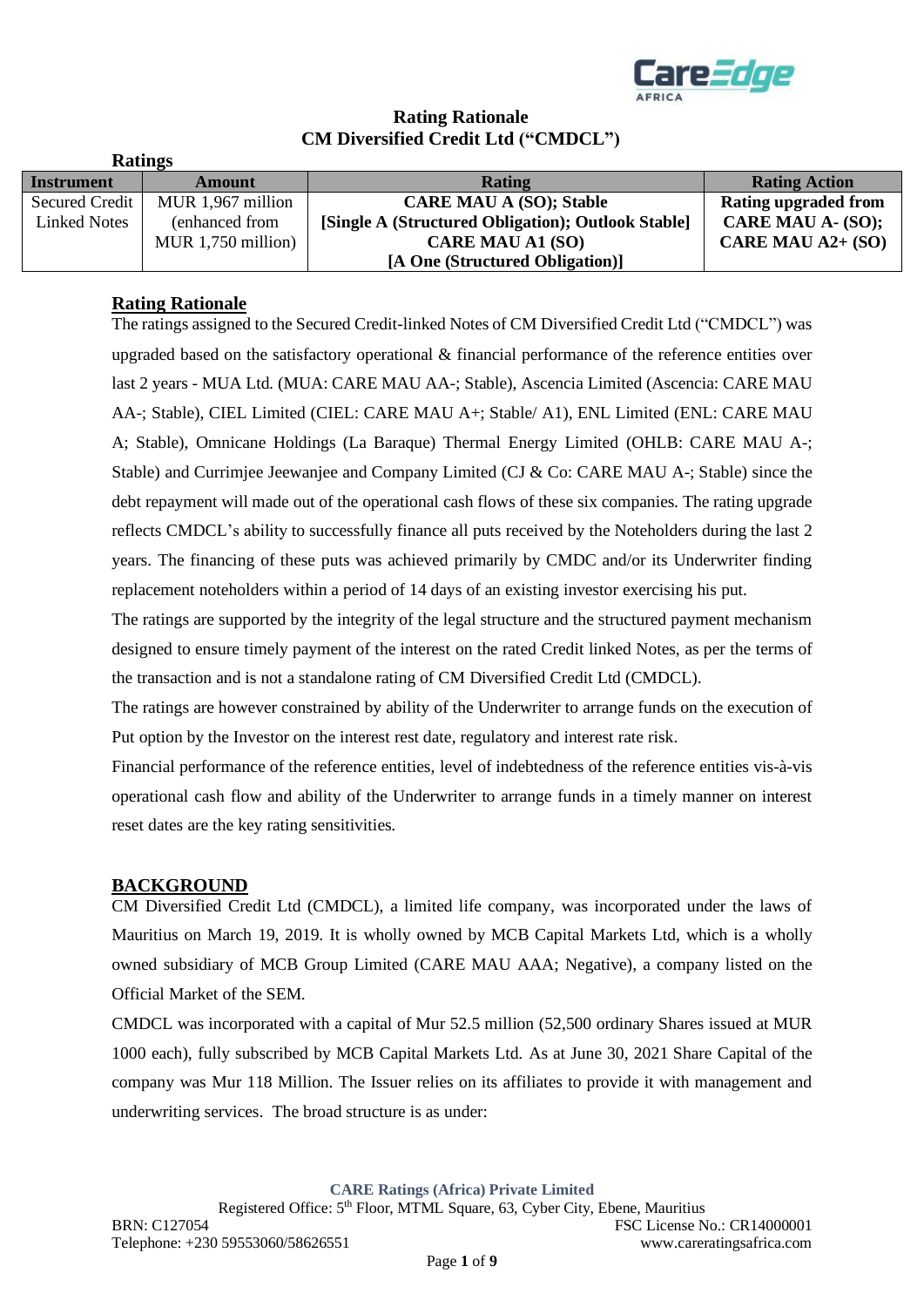



### **Issue of CLNs of MUR 1,967 million (enhanced from MUR 1,750 million):**

In FY20, CMDCL has raised MUR 1,750 million from the issue of Secured Credit Linked Notes (CLN) to investors. In September 2021, the amount was enhanced to MUR 1,967 million. The proceeds from CLN issue are invested in Bonds issued by Ascencia Limited, CIEL Limited, ENL Limited, MUA Ltd, Omnicane Holdings (La Baraque) Thermal Energy Limited and Currimjee Jeewanjee & Company Ltd. During FY21, all the put option received by CMDC were financed either by the Underwriter finding replacement investors or by selling part of the Reference Portfolio within 14 days of the date of receipt of the put request.

As per the circular dated June 09, 2021, CMDCL notified its investors and the general public that CIEL Limited had redeemed MUR 170 million of notes, and that CMDCL has subscribed to MUR 170 million of new notes issued by CIEL Limited.

As per the circular dated Sep 08, 2021, CMDCL notified its investors and the general public that Omnicane Holdings (La Baraque) Thermal Energy Limited has repaid MUR 34 million reducing the total portfolio to MUR 230 million. It invested Mur 50 million in the bond issue of MUA Ltd in July 2021, leading to the total portfolio of MUR 511 million in MUA Ltd. CMDCL also invested Mur 200 million in the bond issue of Currimjee Jeewanjee and Company Limited in August 2021.

**CARE Ratings (Africa) Private Limited**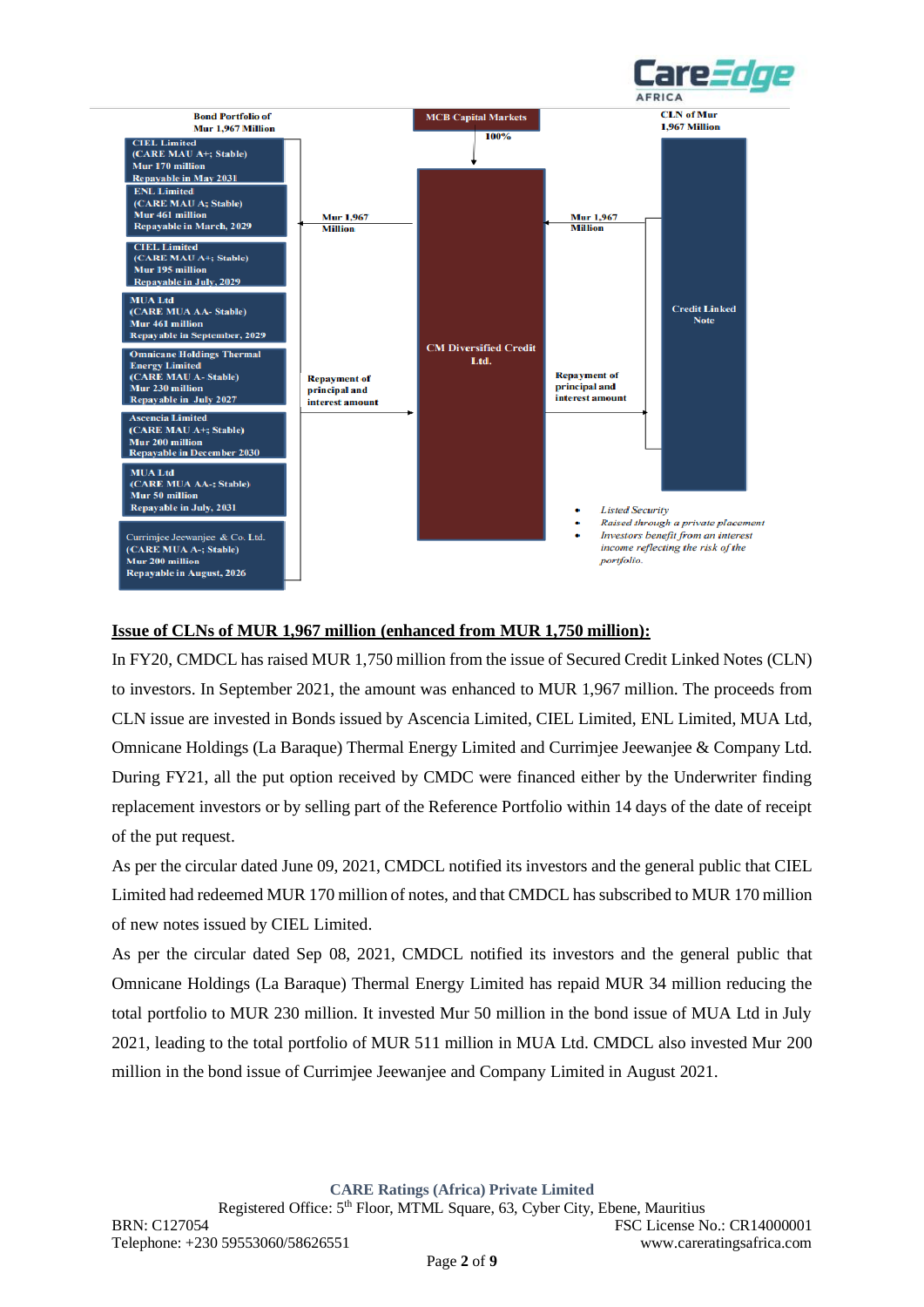

The below table shows the current Reference Portfolio and the weightage of the Reference Underlying's: (Mur Million)

| <b>Reference Entity</b>  | Portfolio as at Dec 31, 2021 | % of total portfolio | <b>Redemption</b>                    |
|--------------------------|------------------------------|----------------------|--------------------------------------|
| <b>MUA Ltd</b>           | 511                          | 26                   | September 2029 (Mur 461 million) and |
|                          |                              |                      | July 2031 (Mur 50 million)           |
| Ascencia Limited         | 200                          | 10                   | December 2025                        |
| <b>CIEL Ltd</b>          | 365                          | 19                   | May 2031                             |
| <b>ENL</b> Limited       | 461                          | 23                   | March 2029                           |
| <b>Omnicane Holdings</b> | 230                          | 12                   | <b>July 2027</b>                     |
| Currimjee Jeewanjee      | 200                          | 10                   | August 2026                          |
| <b>Total</b>             | 1.967                        | 100                  |                                      |

### **Update on Interest reset and exercise of Put option**

**Interest reset on December 2021 -** On December 07, 2021, CMDCL issued Circular Notice to its Investors, to reduce the Interest rate on CLNs from 1.45% p.a. to 1.40% p.a. or [(Weighted avg. Rate of 91 Days T-Bill (Dec-Mar)) – 15 bps] from December 29, 2021 (for the period December 29, 2021- March 29, 2022), with next reset date on March 29, 2022.

CIEL, MUA, ENL, CJ and Co. and Ascencia will be paying semi-annual interest to CMDCL, while OHLB will be paying interest annually. CMDCL will be paying quarterly interest to its Noteholders.

The rating is dependent on the operational and financial performance of Ascencia, CIEL, ENL, MUA, OHLB, CJ & Co. and (reference companies) since the debt repayment will made from the operational cash flow of these six companies. The Note holder shall have the right, upon receipt of the Circular Notice, to request and compel the Issuer to redeem, purchase or arrange for the purchase of, the whole or part of its Notes ("Put Option") on the Interest Reset Dates.

MCB Stockbrokers Ltd (the "Underwriter") has provided a shortfall undertaking to CMDCL. As per the undertaking in the event of the exercise of the Put Option by a Note holder (Existing Investor) in accordance with the terms of the agreement, the Underwriter shall purchase and /or cause for the purchase of all Notes in respect of which a Put Option has been exercised. The Underwriter shall pay the Put proceeds to each existing investor on the Transfer date.

During the tenure of the Bond, the maximum amount of Put option that can be exercised on the interest reset dates is MUR 1,967 million only, based on the current outstanding Credit linked Notes.

**MCB Stockbrokers Ltd** is a 100% subsidiary of MCB Capital Markets Ltd and step-down subsidiary of MCB Group Limited. The company was established in 1989 and is a founding member of the Stock Exchange of Mauritius (SEM). Licensed and regulated by the Financial Services Commission (FSC) of Mauritius, MCB Stockbrokers Ltd is one of the leading stock-broking companies of Mauritius, offering a range of services to local, foreign, retail as well as institutional clients. MCB Stockbrokers Ltd holds an Investment Dealer (Full-Service Dealer including Underwriting) licence from FSC and has been underwriting corporate transactions for amounts ranging from MUR 100 million to MUR 3.6 billion since 2014, with aggregate exposures not exceeding MUR 4.0 billion in any single financial year. MCB Stockbrokers Ltd has provided an undertaking that it has access to sources of finance within MCB Group should a significant portion of the underwriting risks materialize.

**CARE Ratings (Africa) Private Limited**

Registered Office: 5th Floor, MTML Square, 63, Cyber City, Ebene, Mauritius BRN: C127054 FSC License No.: CR14000001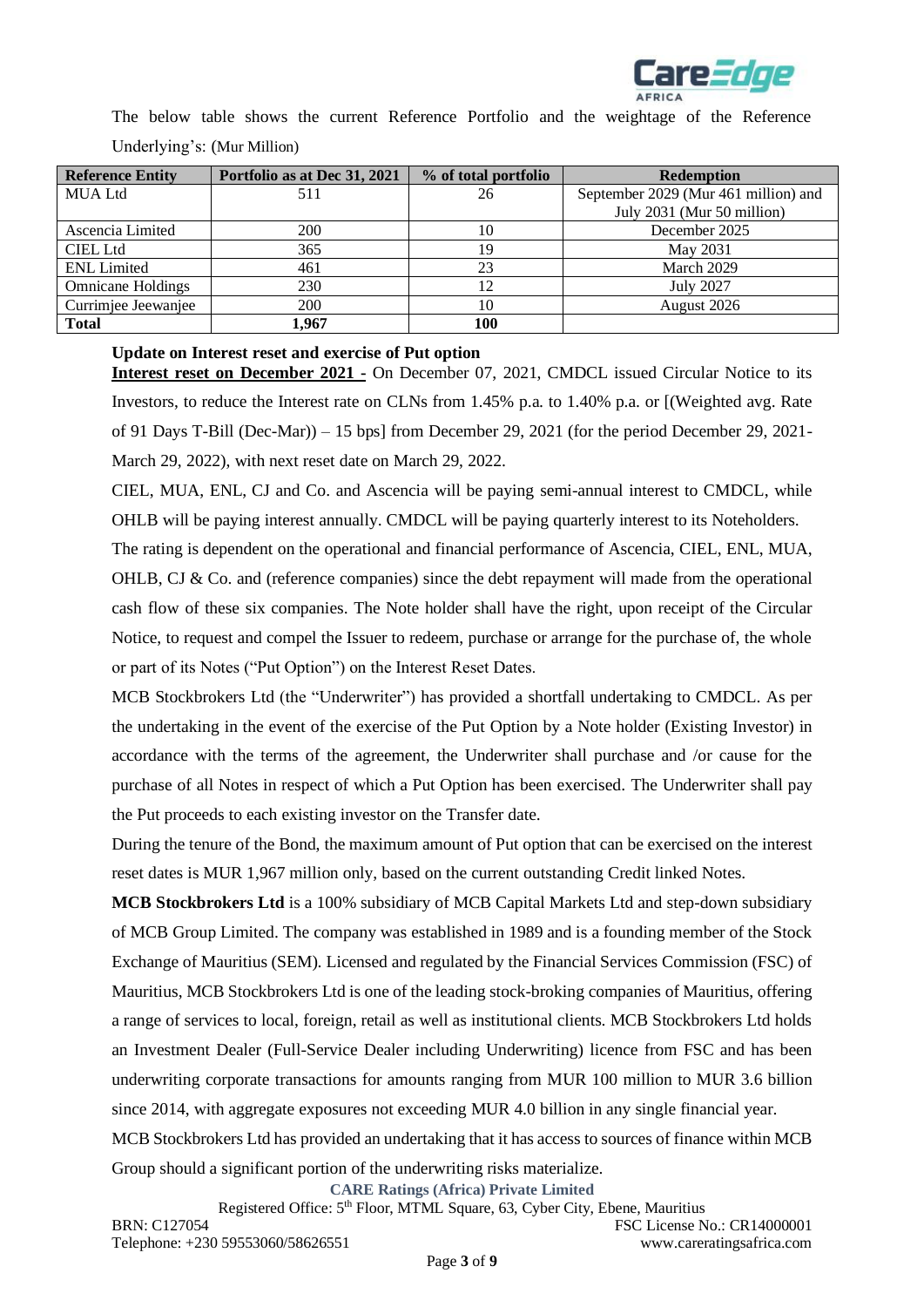

### **Financial Indebtedness**

Save/ Except for the Permitted Financial Indebtedness, the Issuer shall be prohibited from entering any Financial Indebtedness without the consent of the Noteholders' Representative. Any of the following (other than Financial Indebtedness contemplated under this PPM) shall be deemed to be a cross-default:

a) Any Financial Indebtedness of the Issuer is not paid when due nor within any originally applicable grace period;

b) Any Financial Indebtedness of the Issuer is declared to be or otherwise becomes due and payable before its specified maturity as a result of an event of default (however described);

c) any commitment for any Financial Indebtedness of the Issuer is cancelled or suspended by a

creditor of the Issuer as a result of an event of default (however described); or

d) Any creditor of the Issuer becomes entitled to declare any Financial Indebtedness of the Issuer

due and payable before its specified maturity as a result of an event of default (however described)

### **Detailed Rationale of CIEL Ltd, ENL Ltd , MUA Ltd, Omnicane Holdings (La Baraque) Thermal Energy Limited, Currimjee Jeewanjee and Company Limited and Ascencia Limited - visit CRAF's website –** <http://www.careratingsafrica.com/rating-symbols-definitions.php>

**Interest Rate and Repayment Terms of the CLN -** The CLN will be repaid out of cash flows to be received from reference entities.

| <b>Interest Rate</b>         | Higher of 1.40% p.a. or [(Weighted avg. Rate of 91 Days T-Bill (Dec-Mar)) – 15 bps] from December     |
|------------------------------|-------------------------------------------------------------------------------------------------------|
|                              | 29, 2021 (for the period Dec.29, 2021- March 29, 2022), with next reset date on March 29, 2022.       |
|                              | Next Interest Reset Date will be notified to the Note holders through the Circular Notice.            |
| <b>Interest Period</b>       | <b>Ouarterly</b>                                                                                      |
| <b>Interest Payment Date</b> | March 29, 2022                                                                                        |
| <b>Interest Reset Date</b>   | Next Interest Reset Date shall be on March 29, 2022. Subsequent Interest Reset Dates will be notified |
|                              | to the Noteholders by way of the Circular Notice.                                                     |
| Circular Notice              | A written notice to be sent via email by the Issuer to each Noteholder and the Noteholders'           |
|                              | Representative at least twelve (12) Business Days before each Interest Reset Date. Each Circular      |
|                              | Notice executed by the Issuer shall be appended to the PPM as a schedule and shall have the effect    |
|                              | of amending and supplementing the PPM and taken together with the PPM, shall constitute the           |
|                              | complete PPM as amended by those Circular Notices                                                     |
|                              | Unless redeemed early, the Notes shall automatically be redeemed on the applicable Maturity Date      |
| Repayment Terms of the CLN   | which is May 31, 2036, and the redemption proceeds payable to the Note holders shall be an amount     |
|                              | calculated at a price per Note equal to the Nominal Amount per Note.                                  |
|                              | Except in the case of a Credit Event or an Event of Default, each Note holder shall have the right,   |
| Put option (available to     | upon receipt of the Circular Notice, to request the Issuer to redeem, purchase or arrange for the     |
| Noteholders)                 | purchase of, the whole or part of its Notes on terms specified in Clause 6.9.1 (Defined in Table of   |
|                              | Principal terms pertaining to the Credit linked Notes).                                               |

### **Interest Rate and Repayment Terms of the bonds issued by MUA Ltd.**

| Frequency of Interest Payment | Semi-annually in arrears                                            |
|-------------------------------|---------------------------------------------------------------------|
| Maturity/Repayment Date       | September 24, 2029 (Mur 461 million) and July 2031 (Mur 50 million) |
| Source of Repayment           | Operational cash flow                                               |
| Amount                        | MUR 511 million (26% of total Portfolio)                            |
| <b>Early Redemption</b>       | No early redemption option available to the Bond Holders            |
| <b>Outstanding Ratings</b>    | <b>CARE MAU AA-; Stable</b>                                         |

Registered Office: 5th Floor, MTML Square, 63, Cyber City, Ebene, Mauritius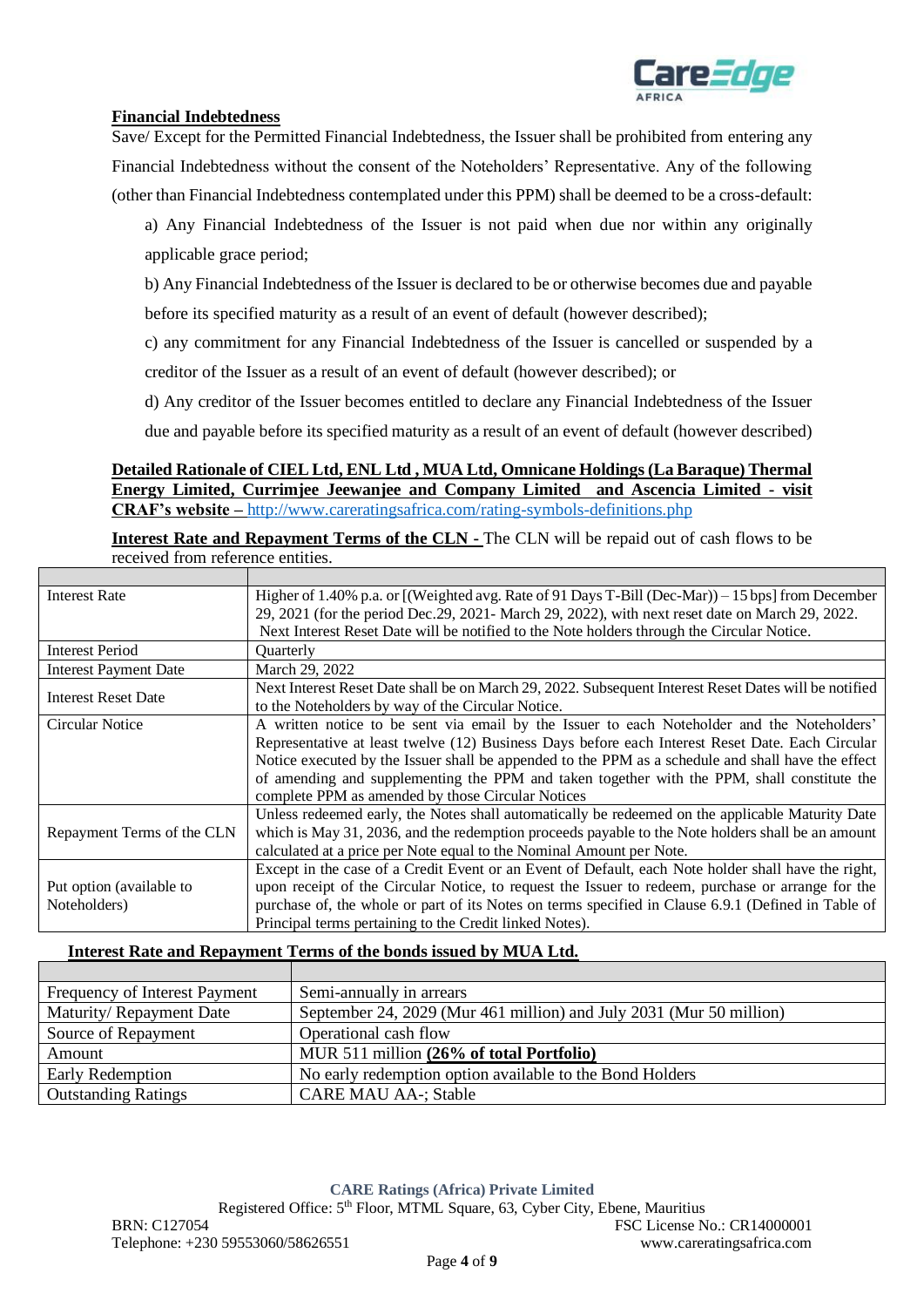

### **Interest Rate and Repayment Terms of the proposed bonds issued by Ascencia Limited**

| <b>Frequency of Interest Payment</b> | Semi-annually in arrears                                 |
|--------------------------------------|----------------------------------------------------------|
| Maturity/Repayment Date              | December 2025                                            |
| Source of Repayment                  | Operational cash flow                                    |
| Amount                               | MUR 200 million (10% of total Portfolio)                 |
| <b>Early Redemption</b>              | No early redemption option available to the Bond Holders |
| <b>Outstanding Ratings</b>           | <b>CARE MAU AA-; Stable</b>                              |

#### **Interest Rate and Repayment Terms of the bonds issued by CIEL Ltd.**

| Frequency of Interest Payment | Semi-annual payment in arrears in November and May each year starting Nov 30, 2021 |
|-------------------------------|------------------------------------------------------------------------------------|
| Maturity/Repayment Date       | May 2031                                                                           |
| Source of Repayment           | Operational cash flow                                                              |
| Amount                        | MUR 365 million (19% of total Portfolio)                                           |
| Early Redemption              | No early redemption option available to the Bond Holders                           |
| <b>Outstanding Ratings</b>    | CARE MAU A+; Stable                                                                |

#### **Interest Rate and Repayment Terms of the bonds issued by ENL Ltd.**

| Frequency of Interest Payment | Semi-annual payment in arrears on $31st$ July and $31st$ January each year |
|-------------------------------|----------------------------------------------------------------------------|
| Maturity/Repayment Date       | March 29, 2029                                                             |
| Source of Repayment           | Operational cash flow                                                      |
| Amount                        | MUR 461 million (23% of total Portfolio)                                   |
| <b>Early Redemption</b>       | No early redemption option available to the Bond Holders                   |
| <b>Outstanding Ratings</b>    | <b>CARE MAU A; Stable</b>                                                  |

#### **Interest Rate & Repayment Terms of the bonds issued by Omnicane Holdings (La Baraque) Thermal Energy**

| Annual interest payment on the 15 <sup>th</sup> October of every year starting on October 15, 2020<br>Frequency of Interest Payment |
|-------------------------------------------------------------------------------------------------------------------------------------|
| Maturity/Repayment Date<br><b>July 2027</b>                                                                                         |
| Operational cash flow<br>Source of Repayment                                                                                        |
| MUR 230 million (12% of total Portfolio)<br>Amount                                                                                  |
| No early redemption option available to the Bond Holders<br>Early Redemption                                                        |
| <b>CARE MAU A-; Stable</b><br><b>Outstanding Ratings</b>                                                                            |

### **Interest Rate and Repayment Terms of the bonds issued by Currimjee Jeewanjee and Company Limited**

| Frequency of Interest Payment | Semi-annually in arrears                                 |
|-------------------------------|----------------------------------------------------------|
| Maturity/Repayment Date       | August 2026                                              |
| Source of Repayment           | Operational cash flow                                    |
| Amount                        | MUR 200 million (10% of total Portfolio)                 |
| <b>Early Redemption</b>       | No early redemption option available to the Bond Holders |
| <b>Outstanding Ratings</b>    | <b>CARE MAU A-: Stable</b>                               |

### *Principal terms pertaining to the Credit-linked Notes*

| <b>TERMS AND CONDITIONS</b>     |                                                                |  |
|---------------------------------|----------------------------------------------------------------|--|
| Nature of Instruments           | Secured credit-linked notes                                    |  |
| Issuer                          | CM Diversified Credit Ltd                                      |  |
| Method of placing               | Private placement with Eligible Investors pursuant to this PPM |  |
| <b>Aggregate Nominal Amount</b> | Up to MUR 2,500,000,000                                        |  |
| Nominal / Issue Price per Note  | MUR 1.000                                                      |  |
| Currency                        | <b>MUR</b>                                                     |  |

#### **CARE Ratings (Africa) Private Limited**

Registered Office: 5<sup>th</sup> Floor, MTML Square, 63, Cyber City, Ebene, Mauritius BRN: C127054 FSC License No.: CR14000001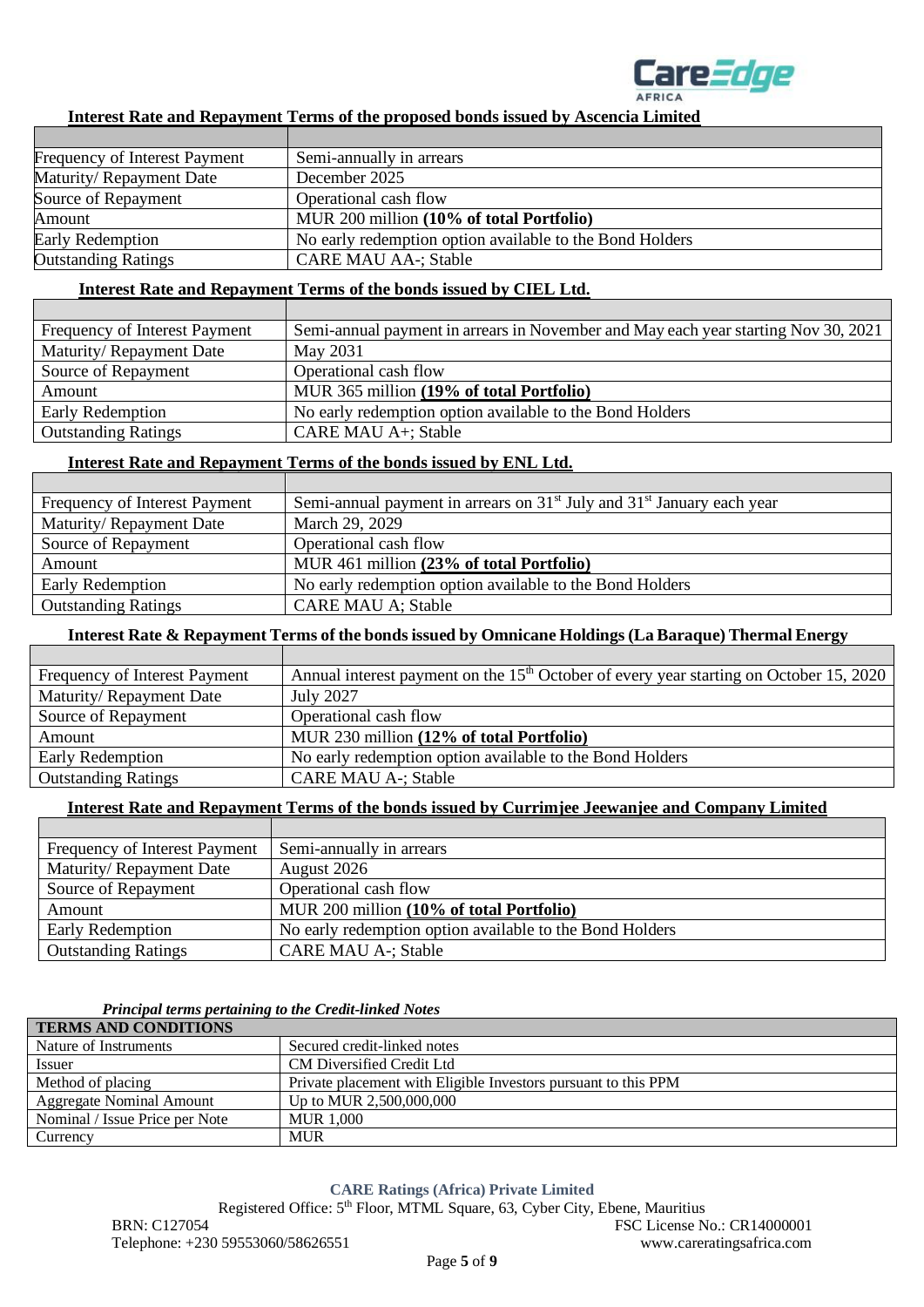

| <b>Interest Rate</b>                                     | For the Interest Period starting from 29th December 2021, the higher of 1.40% p.a. and $R - 15$<br>bps p.a., where R is the weighted (by amount allocated) average of the highest 91-day Bank of<br>Mauritius bill yields accepted on primary auctions held during the period beginning on (and<br>including) 29th December 2021 (the "Initial Date") and ending on (but excluding) the date on<br>which the Circular Notice immediately following the Initial Date is issued.<br>Thereafter, the Issuer shall, through the Circular Notice, inform Noteholders of the interest rate. |
|----------------------------------------------------------|---------------------------------------------------------------------------------------------------------------------------------------------------------------------------------------------------------------------------------------------------------------------------------------------------------------------------------------------------------------------------------------------------------------------------------------------------------------------------------------------------------------------------------------------------------------------------------------|
| <b>Interest Commencement Date</b>                        | In relation to each Noteholder, the Issue Date or if the payment of the subscription monies is not<br>affected on that Issue Date, the date such payment is made by that Noteholder to the Issuer's bank<br>account                                                                                                                                                                                                                                                                                                                                                                   |
| <b>Interest Reset Date</b>                               | The first Interest Reset Date from the Effective Date shall be 29th March 2022. Subsequent<br>Interest Reset Dates will be notified to the Noteholders by way of the Circular Notice.                                                                                                                                                                                                                                                                                                                                                                                                 |
| <b>Interest Payment Date</b>                             | Interest Payment Date shall be the same date as an Interest Reset Date. Interest will be paid on<br>each Interest Payment Date to Noteholders on the Register on the date of the relevant Interest<br>Payment Date in respect of the period ending on that Interest Payment date.                                                                                                                                                                                                                                                                                                     |
| <b>Redemption Price</b>                                  | Unless redeemed early, the Notes shall automatically be redeemed on the applicable Maturity<br>Date which is May 31, 2036, and the redemption proceeds payable to the Noteholders shall be an<br>amount calculated at a price per Note equal to the Nominal Amount per Note.                                                                                                                                                                                                                                                                                                          |
| Put Option                                               | Except in the case of a Credit Event or an Event of Default, each Noteholder shall have the right,<br>upon receipt of the Circular Notice, to request the Issuer to redeem, purchase or arrange for the<br>purchase of, the whole or part of its Notes on terms specified in Clause 6.8.1                                                                                                                                                                                                                                                                                             |
| Call Option                                              | The Issuer may, at its sole discretion, at any time upon giving to the Noteholders at least five<br>Business Days written notice (or such other delay as may be prescribed by the Applicable<br>Procedures), redeem the whole or part of the Notes on terms specified in Clause 6.8.2                                                                                                                                                                                                                                                                                                 |
| <b>Credit Event Acceleration</b>                         | Upon being notified, or upon taking cognizance of the occurrence of a Credit Event, the Issuer<br>shall give notice thereof to the Noteholders' Representative and to the Noteholders and the Issuer<br>shall redeem the Notes on terms specified in Clause 6.8.3                                                                                                                                                                                                                                                                                                                     |
| <b>Limited Recourse</b>                                  | Recourse of the Noteholders shall be limited to<br>(i) the Issuer and, subject to the terms of this listing particulars,<br>(ii) the Reference Portfolio and<br>(iii) the available assets of the Issuer only. No recourse shall extend to the Issuer's directors,<br>shareholders, employees, service providers or agents who shall not be liable for any shortfall<br>arising or losses sustained by Noteholders. The Noteholders shall have no rights whatsoever<br>against the Issuer's directors, shareholders, employees, service providers or agents.                          |
| Form of the Notes                                        | The Notes will be issued in inscribed form. No certificates will be issued. Legal ownership of the<br>Notes will be reflected in book entries recorded by the Registrar on the Register, which shall<br>constitute the definitive evidence of the title of the Noteholder to the number of Notes shown<br>against his name. Upon listing of the Notes, legal ownership will be reflected in book entries<br>recorded by the CDS and such records shall constitute the definitive evidence of the title of the<br>Noteholder to the number of Notes shown in his CDS account           |
| Status of the Notes                                      | The Notes shall constitute secured obligations of the Issuer and shall rank pari passu among<br>themselves.                                                                                                                                                                                                                                                                                                                                                                                                                                                                           |
| Security Interest attached to the<br><b>Notes</b>        | The Notes shall be secured by a pledge of all the constituents of the Reference Portfolio in favour<br>of the Noteholders Representative for the benefit of the Noteholders. There is no third-party<br>guarantee which is provided by any entity within the Issuer's group in connection with the Notes.                                                                                                                                                                                                                                                                             |
| Noteholders' Representative                              | BLC Robert & Associates Ltd, duly appointed pursuant to the Noteholders' Representative<br>Agency Agreement.                                                                                                                                                                                                                                                                                                                                                                                                                                                                          |
| Registrar, Calculation, Transfer and<br>Paying Agent     | MCB Registry & Securities Ltd                                                                                                                                                                                                                                                                                                                                                                                                                                                                                                                                                         |
| Listing                                                  | The Notes are listed on the Official Market of the SEM                                                                                                                                                                                                                                                                                                                                                                                                                                                                                                                                |
| Governing Law                                            | The laws of the Republic of Mauritius                                                                                                                                                                                                                                                                                                                                                                                                                                                                                                                                                 |
| <b>Dispute Resolution</b>                                | By way of mediation and/or arbitration pursuant to the corresponding rules made under the<br>MARC in the manner as described in this PPM                                                                                                                                                                                                                                                                                                                                                                                                                                              |
| <b>Final Redemption Date</b>                             | May 31, 2036 (revised as per the circular dated June 09, 2021)                                                                                                                                                                                                                                                                                                                                                                                                                                                                                                                        |
| Clause 6.8.1 (Put Option) in which                       | Put Option                                                                                                                                                                                                                                                                                                                                                                                                                                                                                                                                                                            |
| case                                                     | Except in the case of a Credit Event or an Event of Default and subject to the exercise of the<br>a)                                                                                                                                                                                                                                                                                                                                                                                                                                                                                  |
| (CRAF has analysed the ability of                        | Call Option, each Noteholder shall have the right, upon receipt of the Circular Notice, to                                                                                                                                                                                                                                                                                                                                                                                                                                                                                            |
| CMDCL and MCB group to repay<br>MUR 1,967 million to the | request and compel the Issuer to redeem, purchase or arrange for the purchase of, the whole<br>or part of its Notes ("Put Option").                                                                                                                                                                                                                                                                                                                                                                                                                                                   |
| Noteholders on the Interest reset                        |                                                                                                                                                                                                                                                                                                                                                                                                                                                                                                                                                                                       |

**CARE Ratings (Africa) Private Limited**

Registered Office: 5th Floor, MTML Square, 63, Cyber City, Ebene, Mauritius BRN: C127054 FSC License No.: CR14000001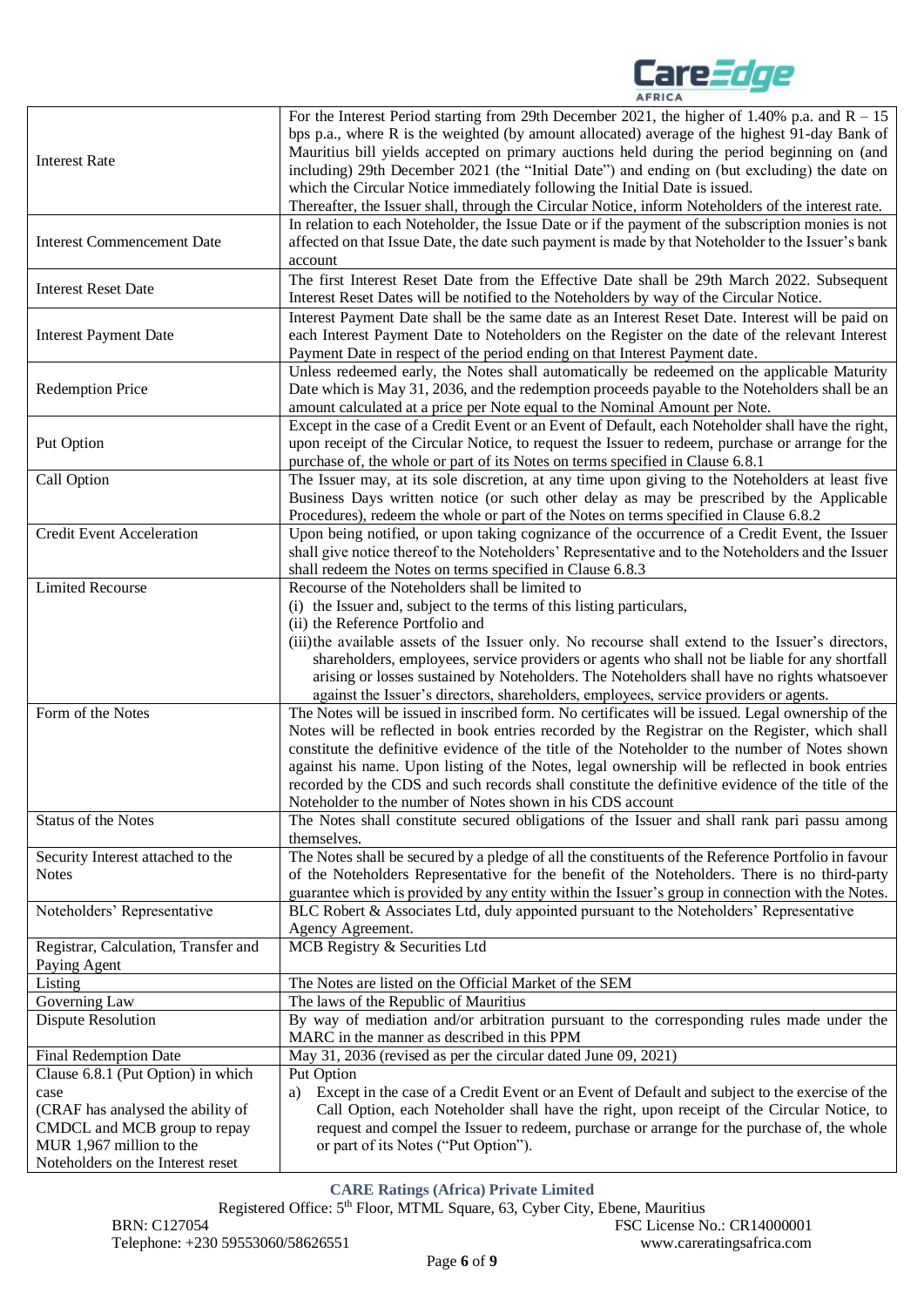|                                             | <b>AFRICA</b>                                                                                                                                                                                                                                                                                                                                                                                                                                                                                                                                                                                                                                                                                                                                                                                                                                                                                                                                                                                                                                                                                                                                                                                                                                                                                                                                                                                                                                                                                                                                                                                                                                                                                                                                                                                                                                                                                                                                                                                                                                                                                                                                                                                                                                                                                                                                                                                                                                                                                                                                                                                                                                                                                                                                                                                                                                                                       |
|---------------------------------------------|-------------------------------------------------------------------------------------------------------------------------------------------------------------------------------------------------------------------------------------------------------------------------------------------------------------------------------------------------------------------------------------------------------------------------------------------------------------------------------------------------------------------------------------------------------------------------------------------------------------------------------------------------------------------------------------------------------------------------------------------------------------------------------------------------------------------------------------------------------------------------------------------------------------------------------------------------------------------------------------------------------------------------------------------------------------------------------------------------------------------------------------------------------------------------------------------------------------------------------------------------------------------------------------------------------------------------------------------------------------------------------------------------------------------------------------------------------------------------------------------------------------------------------------------------------------------------------------------------------------------------------------------------------------------------------------------------------------------------------------------------------------------------------------------------------------------------------------------------------------------------------------------------------------------------------------------------------------------------------------------------------------------------------------------------------------------------------------------------------------------------------------------------------------------------------------------------------------------------------------------------------------------------------------------------------------------------------------------------------------------------------------------------------------------------------------------------------------------------------------------------------------------------------------------------------------------------------------------------------------------------------------------------------------------------------------------------------------------------------------------------------------------------------------------------------------------------------------------------------------------------------------|
| date)<br>Clause 6.8.2 (Call Option)         | The Put Option shall be exercised by way of a notice in writing ("Put Notice") served on the<br>b)<br>Issuer and the Noteholders' Representative in accordance with Clause 6.23 within three<br>Business Days of the date of the Circular Notice. Once sent, the Put Notice shall be<br>irrevocable, except if waived by the Issuer.<br>Unless redeemed by the Issuer, the transfer of the Notes in respect of which the Put Option<br>C)<br>have been exercised shall, subject to the conditions the SEM may impose, be by way of<br>transfer between the Noteholder exercising its Put Option on the one hand, and the Issuer or<br>the Underwriter (as the case may be) on the other hand.<br>The proceeds payable to the relevant Noteholder will be calculated at a price per Note equal<br>d)<br>to the Nominal Amount per Note and will be paid together with accrued interest in respect<br>of the applicable Interest Period and net of any Trading Costs ("Put Proceeds").<br>The Put Proceeds shall be payable on the Interest Payment Date immediately following the<br>e)<br>date on which the Put Notice is sent to the Issuer ("Put Settlement Date").<br>In the case of a Disruption Event, the Issuer may, at its discretion, suspend wholly or partially<br>f<br>the Put Option for such time as it deems appropriate in light of the relevant Disruption Event.<br>The Issuer shall notify the Noteholders of the start and end of the Disruption Event.<br>Call Option<br>The Issuer may, at its sole discretion and at any time, upon giving to the Noteholders at least<br>a)<br>five Business Days written notice ("Call Notice ") (or such other delay as may be prescribed<br>by the Applicable Procedures), redeem the whole or part of the Notes ("Call Option").<br>The redemption proceeds payable by the Issuer (or any person on its behalf) in relation to the<br>b)<br>exercise of a Call Option will be calculated at a price per Note equal to the Nominal Amount<br>per Note and will be paid together with accrued interest from the last Interest Payment Date<br>until the date of actual payment ("Call Proceeds").<br>The Call Proceeds shall, subject to any other delay as may be prescribed by the Applicable<br>C)<br>Procedures, be payable on a date falling on the fifth day of the date of the Call Notice.<br>The Call Option shall always have prevalence on any Put Option that has been exercised<br>d)<br>before the Call Option. Accordingly, the exercise of the Put Option shall be processed only<br>for the number of Notes that exceeds the number of Notes contemplated in the Call Notice.<br>The Notes which are the subject of a Call Option shall be redeemed and such redemption<br>e)<br>shall, to the extent the Notes are listed, be affected as an off-market transaction under the<br>Applicable Procedures. |
| Clause 6.8.3<br>(Credit Event Acceleration) | <b>Credit Event Acceleration</b><br>a) On the occurrence of a Credit Event:<br>the Issuer shall give notice thereof ("Credit Event Notice") within five Business Days<br>(i)<br>of being notified or taking cognizance of the occurrence thereof to the Noteholders'<br>Representative and the Noteholders, and the Issuer shall redeem the whole or part of<br>the Notes:<br>(ii) the Noteholders shall cease to have the right to receive interest payments under the<br>Notes as from the Interest Payment Date immediately preceding the occurrence of the<br>Credit Event;<br>(iii) the right of Noteholders to redemption proceeds calculated at the Nominal Amount per<br>Note shall be superseded by the redemption proceeds specified in Clause 6.8.3(b)<br>below; and<br>(iv) the Put Option shall be suspended.<br>(b) The redemption proceeds will, at the absolute discretion of the Issuer, be paid, to the<br>Noteholders on a pro rata basis in any of the following manner or any combination thereof:<br>in specie by the transfer to the Noteholders, of some or all the Reference Underlying(s)<br>(i)<br>as soon as practicable after the Credit Event; and/or<br>(ii) in specie, after the Credit Event Transfer, by the issue by the Credit Event Transferee,<br>of Notes having as underlying, the Defaulting Reference Underlying's ("New CLN").<br>The New CLN will be issued as soon as practicable after the Credit Event Notice;<br>and/or<br>(iii) in cash up to the amount so received and/or recovered net of recovery costs, where:<br>=> cash has been received by redemption or sale of one or more of the Defaulting Reference<br>Underlying(s) such cash being paid as soon as practicable after the Credit Event; and/<br><b>or</b><br>$\Rightarrow$ cash has been recovered in respect of the Defaulting Reference Underlying(s); such cash<br>being paid as soon as practicable after the receipt of such funds.                                                                                                                                                                                                                                                                                                                                                                                                                                                                                                                                                                                                                                                                                                                                                                                                                                                                                                                            |

**Care***Edge* 

**CARE Ratings (Africa) Private Limited**

Registered Office: 5th Floor, MTML Square, 63, Cyber City, Ebene, Mauritius BRN: C127054 FSC License No.: CR14000001 Telephone: +230 59553060/58626551 www.careratingsafrica.com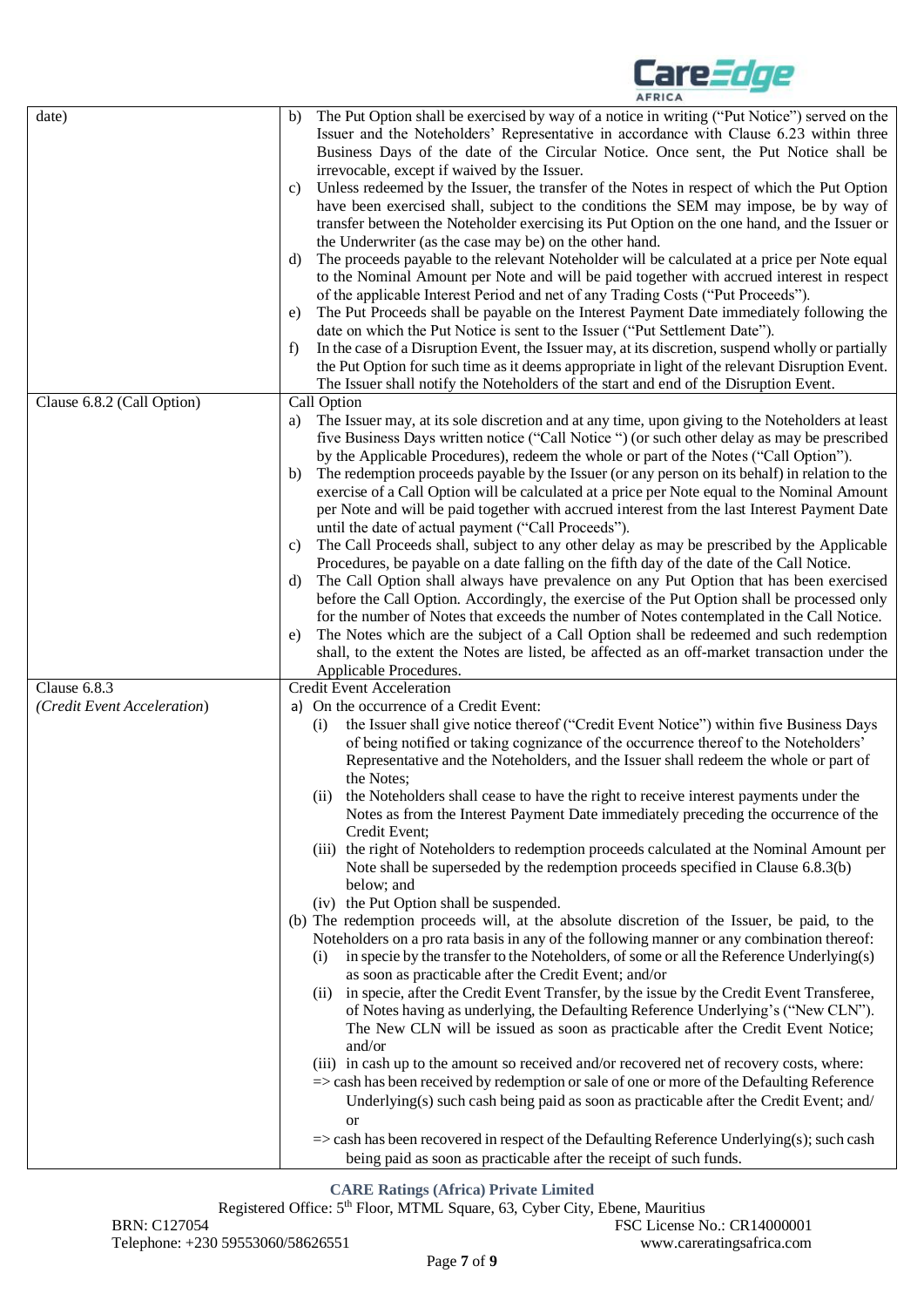

|                                | (c) Notwithstanding anything to the contrary in these Listing Particulars, the receipt of the<br>redemption proceeds as specified in Clause 6.8.3(b) (if any) by the Noteholders shall be<br>conclusive evidence of the full discharge of the Issuer's obligations towards the<br>Noteholders and the latter shall have no further rights whatsoever against the Issuer in<br>respect of the Notes held by them.                                                                                                                                                                                                  |
|--------------------------------|-------------------------------------------------------------------------------------------------------------------------------------------------------------------------------------------------------------------------------------------------------------------------------------------------------------------------------------------------------------------------------------------------------------------------------------------------------------------------------------------------------------------------------------------------------------------------------------------------------------------|
|                                | (d) The New CLN shall have as sole Reference Underlying, the Defaulting Reference<br>Underlying's, and holders of the New CLN shall have no right whatsoever to interest<br>payments and redemption proceeds calculated at the Nominal Amount per Note. The<br>holders of the New CLN shall solely be entitled to cash recovered or to be recovered (as<br>the case may be) in respect of the Defaulting Reference Underlying's to which the New<br>CLN relates, net of (i) recovery costs and (ii) the Recovery Fee. Any amounts recovered<br>will be paid to the holders of the New CLN as soon as practicable. |
|                                | (e) Where the Issuer has elected for a Credit Event Transfer, the Issuer will, on the date of the<br>Credit Event Transfer, adjust the Nominal Amount per Note to bring the latter to the<br>Performing CLN Nominal Amount per Note (the "Adjustment Date"). For the purposes of<br>these Listing Particulars, the Notes shall accordingly be construed as "Performing CLN"                                                                                                                                                                                                                                       |
|                                | ("Performing CLN") and the holders of the Performing CLN shall, as from the Adjustment<br>Date, be entitled to:                                                                                                                                                                                                                                                                                                                                                                                                                                                                                                   |
|                                | $\Rightarrow$ interest payments at the Interest Rate set out (as the case may be) in these Listing<br>Particulars or the Circular Notice immediately preceding the occurrence of the<br>Credit Event and on the Interest Payment Date immediately following the                                                                                                                                                                                                                                                                                                                                                   |
|                                | Adjustment Date; and<br>redemption proceeds calculated at the Performing CLN Nominal Amount per Note;<br>$\Rightarrow$                                                                                                                                                                                                                                                                                                                                                                                                                                                                                            |
|                                | and<br>all rights under these Listing Particulars suspended or cancelled in reason of the<br>$\Rightarrow$<br>occurrence of the Credit Event.                                                                                                                                                                                                                                                                                                                                                                                                                                                                     |
|                                | After the Adjustment Date, a reference to "Notes" in these Listing Particulars shall be a<br>reference to the "Performing CLN". The first Interest Reset Date of the Performing CLN after<br>the Adjustment Date shall be the date falling on the ninetieth day after the Adjustment Date.                                                                                                                                                                                                                                                                                                                        |
| Credit event                   | Shall be deemed to occur upon the Issuer either (i) being notified (by the Reference Entity or the<br>noteholders' representative of the Defaulting Reference Underlying (or its agents, if any)) or (ii)<br>otherwise taking cognizance of an event of default in respect of any of the Reference Entities<br>(such event of default being as described in the relevant Reference Underlying Documentation)                                                                                                                                                                                                      |
| Event of default (Clause 6.15) | 6.15.1 In relation to the Issuer, subject to Clause 6.15.2 below, an Event of Default shall arise<br>if any one or more of the following events shall have occurred and be continuing:                                                                                                                                                                                                                                                                                                                                                                                                                            |
|                                | (a) the failure by the Issuer to pay within seven (7) Business Days from the due date any amount<br>due in respect of any of the Notes; or                                                                                                                                                                                                                                                                                                                                                                                                                                                                        |
|                                | (b) any breach of any covenants or other obligations as set forth in these Listing Particulars and<br>in the document creating the Pledge; or                                                                                                                                                                                                                                                                                                                                                                                                                                                                     |
|                                | (c) a Cross Default where it relates to an amount exceeding MUR 5,000,000; or<br>(d) any amendment under Clause 6.4 that cancels or restricts the right of Noteholders to exit                                                                                                                                                                                                                                                                                                                                                                                                                                    |
|                                | their investment by the exercise of the Put Option;<br>(e) unless the Call Option has been exercised for the entire outstanding Nominal Amount, the<br>failure by the Issuer to send the Circular Notice in accordance with the terms set out in these<br>Listing Particulars; or                                                                                                                                                                                                                                                                                                                                 |
|                                | (f) the granting of an order by any competent court or authority for the liquidation, winding-up,<br>conservatorship, receivership, dissolution or administration of the Issuer; whether provisionally<br>(and not dismissed or withdrawn within thirty (30) days thereof) or finally, or the placing of the                                                                                                                                                                                                                                                                                                      |
|                                | Issuer under voluntary liquidation and the facing of other Insolvency Proceedings, provided<br>that no such proceedings shall constitute an Issuer Event of Default if any of such proceedings<br>is for the purpose of effecting an amalgamation, merger, demerger, consolidation,                                                                                                                                                                                                                                                                                                                               |
|                                | reorganization or other similar arrangement.<br>6.15.2 For the avoidance of doubt a Credit Event shall not constitute an Event of Default and<br>no Event of Default may be declared against the Issuer when a Credit Event has occurred.<br>6.15.3 An Event of Default is continuing if it has not been remedied within thirty days (or such                                                                                                                                                                                                                                                                     |
|                                | other extended period as approved by the Noteholders' Representative in writing) of occurrence<br>of such Event of Default.                                                                                                                                                                                                                                                                                                                                                                                                                                                                                       |
|                                | 6.15.4 If the Issuer becomes aware of the occurrence of any Event of Default, it shall forthwith<br>notify the Noteholders' Representative in writing.                                                                                                                                                                                                                                                                                                                                                                                                                                                            |

#### **CARE Ratings (Africa) Private Limited**

Registered Office: 5<sup>th</sup> Floor, MTML Square, 63, Cyber City, Ebene, Mauritius BRN: C127054 FSC License No.: CR14000001 Telephone: +230 59553060/58626551 www.careratingsafrica.com